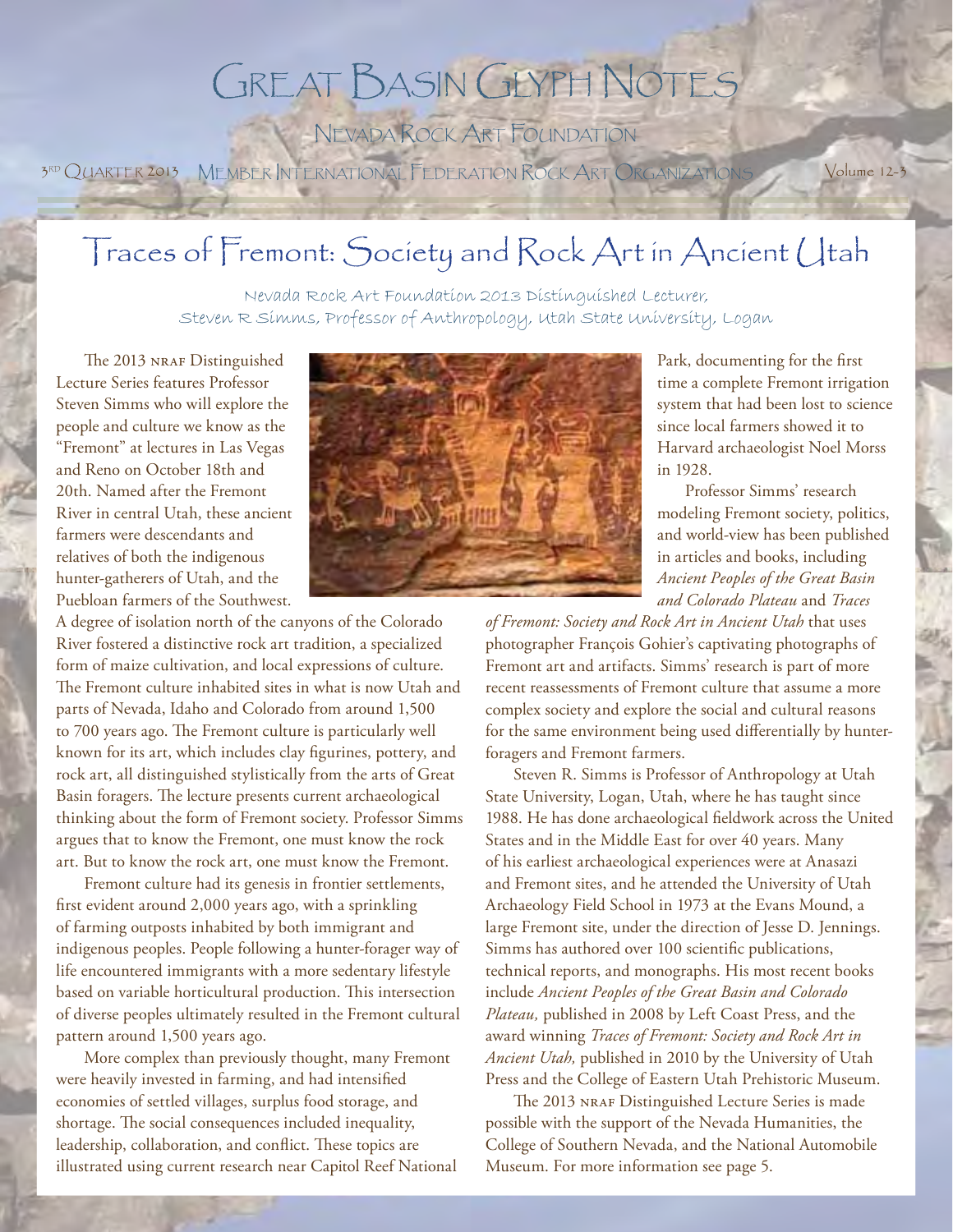In May the NRAF Board met to finalize goals and objectives for the next three years and I reported on it at our annual meeting. For those of you not present at the meeting, let me assure you that our mission has not changed. Ten years into its existence, NRAF is still promoting the protection and conservation of Nevada and Great Basin rock art through documentation, archives, research and public education.

NRAF's goals have shifted somewhat as we have achieved our major objective of recording the bulk of threatened rock art in Nevada. What's next? Research will be a main thrust and I'll discuss more on that subject in a future report. One of our goals continues to be the development of education programs for the public and for members of the organization. Staff and the Board provide opportunities through bi-monthly lectures; site tours at places such as Grimes Point; quarterly newsletters; an Annual Meeting; and an Annual Distinguished Lecture.

We don't always know what attracts members of the public to our events but we want to know what appeals to you as a member of NRAF. In a world in which dollars,



Alice Baldrica, President, Board of Directors

staff and board time are limited, finding out what appeals to NRAF members is critical to our choosing events to plan in a given budget cycle. That's why at the last Annual Meeting we passed out a questionnaire to determine what events members were attending and what events were their favorites. Most people ranked Distinguished Lectures at the top of the list for educational events attended and enjoyed, but these events are not well attended by people outside the organization, and not always well attended by NRAF members, depending on the venue. In the future, the Board and staff will be carefully evaluating existing education programs to focus on events and publications that provide the best value for the energy and funds expended. And we may modify existing programs to a biennial format, or provide more information online that can be accessed by nraf members as well as the public. Respondents to the questionnaire made other suggestions that we will look into as resources become available.

I am excited that we will be hosting Professor Steven Simms as the 2013 Distinguished Lecturer. Professor Simms is one of our own, an archaeologist from this region, who has studied how people made a living in the Great Basin through time. He received a Master's Degree from the University of Nevada, Reno, and a PhD from the University of Utah, conducting fieldwork throughout Nevada and the Great Basin. Some of his most recent work regards rock art and what it can tell us about the Fremont people—their world view, their society and their politics. This connection between what is known from the archaeological record, the rock art and ethnographic analogy brings to life a culture which no longer exists. It is what nraf aspires to do in its proposed research of rock art in Nevada so we will be paying close attention to what Professor Simms has to say. I hope you plan to attend if you value Distinguished Lectures as part of <code>nr</code>aF's education goals. Hope to see you at the lecture.

alu MBaldrin



### Upcoming Lecture: Animal Imagery in Nevada and Great Basin Rock Art by Pat Barker, Ph.D.

October 2, 2013, 12 noon, Nevada Historical Society, Reno.

*Over at least the last 10,000 years people throughout Nevada and the Great Basin have been creating art on rock surfaces, boulders and cave walls. Rock Art researchers categorized these images as either abstract or representational based on the degree to which they resemble*  recognizable figures. The vast majority of images in Nevada are abstract, but an estimated 12% are representational – depicting either animal-like (zoomorphs) *or human-like (anthropomorphs). Attempts to understand animal imagery in Nevada and the Great Basin, usually with reference to hunting magic or shamanistic transformation, have not been convincing. Animal imagery in Nevada and Great Basin rock art is now being explored by placing it in its environmental, archaeological and, ethnographic context.*

> INFO @ NVROCKART. ORG P. O. BOX 35892 LAS VEGAS, NV 89133 -702-804-6723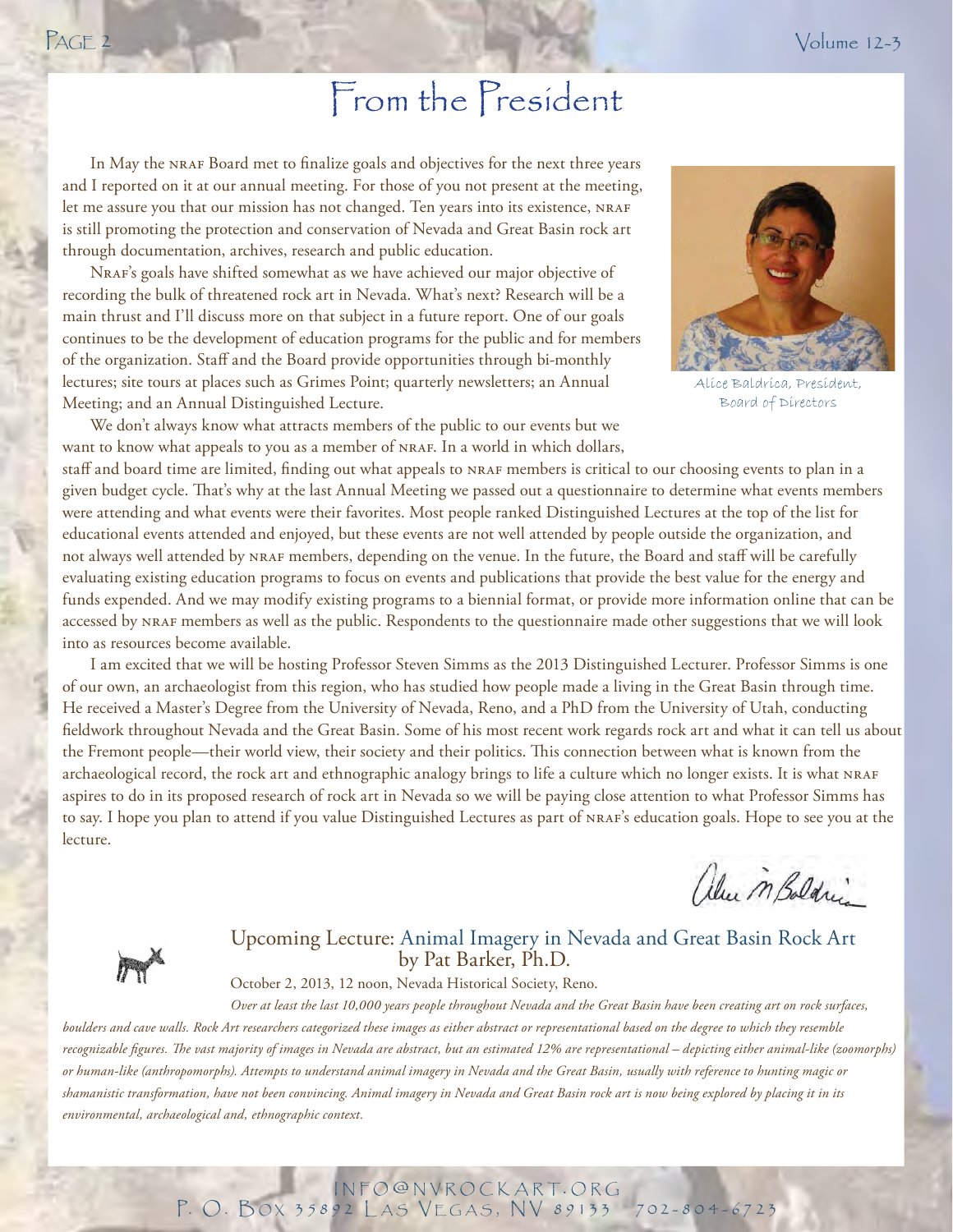## Volume 12-3 PAGE 3

# Oldest North American Rock Art Dated in Nevada

A petroglyph site in northern Nevada has recently been reported as North America's oldest, scientifically dated rock art site, dating back to at least 10,500 years ago, and possibly as far back as 14,800 years ago. A team of researchers led by Dr. Larry Benson, an emeritus scientist with the U.S. Geological Survey and adjunct curator of anthropology at the University of Colorado Museum of Natural History, presented their findings at the 2012 Great Basin Anthropological Conference and, more recently, in the *Journal of Archaeological Science.\**

The petroglyph site, located in the Pyramid Lake area, is considered to belong to the Great Basin Carved Abstract (gbca)



PAGE 3 style. The style was first identified almost 30 years ago by researchers Bill Cannon (BLM) and Mary Ricks (Portland State University) at the Long Lake type site in Warner Valley, Oregon. The GBCA style is distinguished by the depth of carving (up to 12 mm), complexity of designs, and absence of 'white space' in panel compositions. At Long Lake, rock art in this style was found buried by a deposit of ash from the eruption of Mount Mazama around 6,850 BP. Thus, Cannon and Ricks inferred that the gbca style at Long Lake was at least as old as 6,850 bp and that this style of petroglyphs was among the oldest in the Great Basin.

The GBCA style has also been dated to Paleoindian times by research correlating that style with ancient projectile points found at many GBCA sites. Emily Middleton presented the findings of her Master's thesis at NRAF's 2013 Annual Meeting, which concluded that Paleoindian projectile points are over-represented in artifact assemblages associated with GBCA rock art sites. This provided additional evidence for the idea that GBCA rock art could be of considerable antiquity.

Benson et al.'s work at Winnemucca Lake provides confirmation of the great antiquity of the GBCA style, as well as identifying North America's oldest scientifically dated rock art site. Benson's work focused on white crusts covering the rocks and petroglyphs, and dating fluctuations in lake levels in the area. The white coverings (crusts of carbonate) on the petroglyphs suggested to Dr. Benson that these coatings were probably left from the last time the rocks were submerged in water, indicating that the petroglyphs may be older than 11,000 years. To pursue the matter, Benson needed permission from the Pyramid Lake Paiute Tribe to sample the coatings on the rocks. Because of the cultural sensitivity of the petroglyphs and surrounding land, it took several years for Benson to get permission to sample the rocks near the petroglyphs, though not to directly sample coatings within the petroglyphs.

Once the different coatings on the rocks were dated, confirmation came that the artwork was at least 10,000 years old and maybe as much as 14,800 years old. Early North Americans would have created these designs during a dry interval between two very wet times: 14,800 and 13,200 years ago and again between about 11,300 and 10,500 years ago. Sediment cores from the lake bottom also helped Benson with dating these fluctuations in ancient lake levels.

Team member Dr. Gene Hattori remarked, "Our work demonstrates the value of studying previously studied archaeological sites in light of different research questions and new methodologies. Furthermore, U.S. Geological Survey geochemist, Larry Benson, worked with archaeologists in the Great Basin, Southwest and Midwest for decades. His specialized expertise and wide-ranging interests demonstrates the value of cross-disciplinary research for archaeologists."

\* L.V. Benson, E.M. Hattori, J. Southon, and B. Aleck, 2013, Dating North America's Oldest Petroglyphs, Winnemucca Lake Subbasin, Nevada. *Journal of Archaeological Science 40(12):4466–4476.*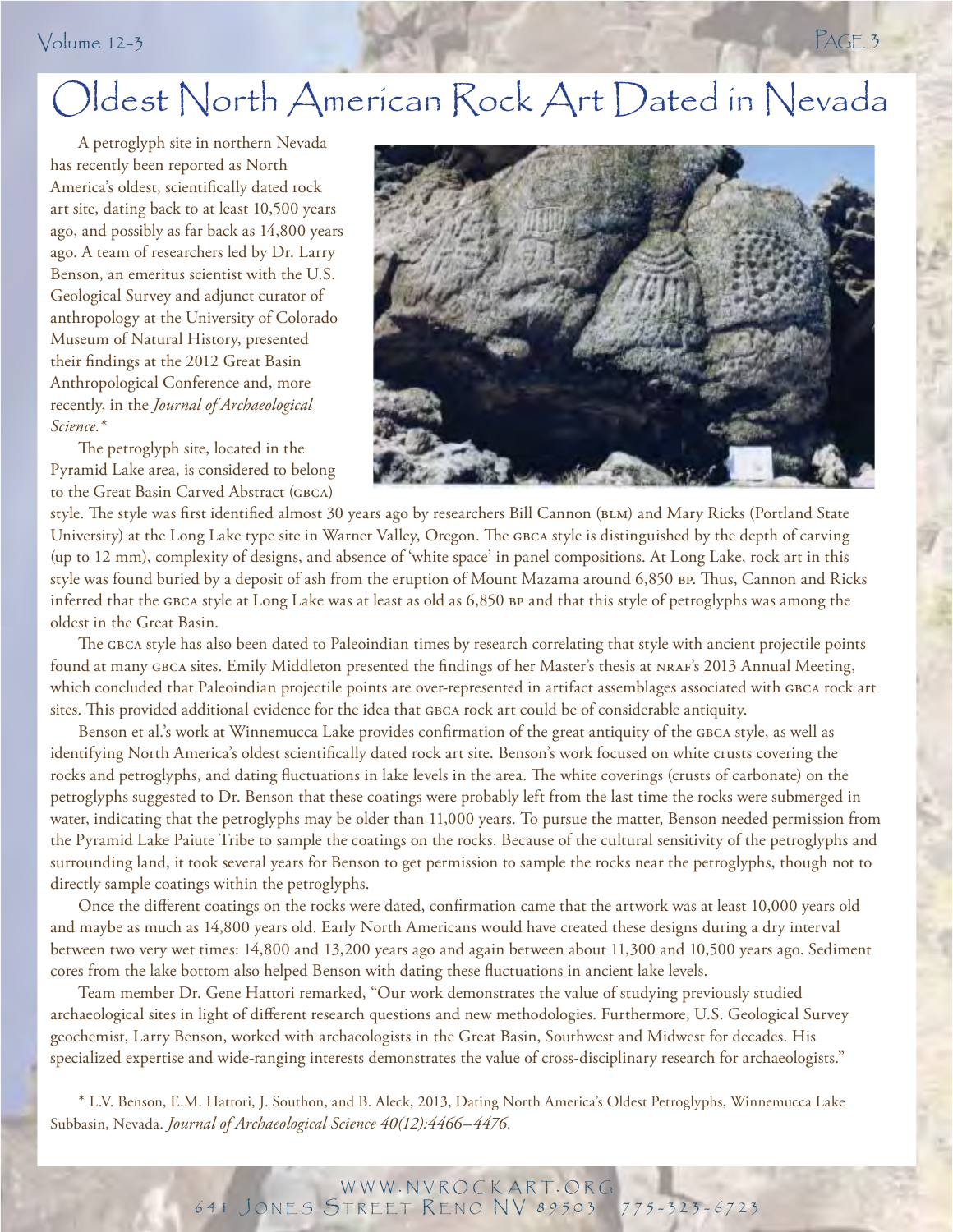# Rock Art of the Grand Canyon Region

Don D. Christensen, Jerry Dickey, and Steven Freers 2013 Sunbelt Publications. Index, numerous illustrations, 272 pages. \$24.95 on Amazon

### Reviewed by Pat Barker, NRAF

Don Christensen and Jerry Dickey are well known for their excellent rock art research in the Desert West, in particular their work defining and refining knowledge of The Grapevine Canyon style. In this book, they team up with Steven Freers to describe the results of their 25 year fieldwork project recording nearly 450 rock art sites in the larger Grand Canyon Region.



This well organized book includes 11 chapters ranging from physical and cultural context through preservation and conservation. The descriptive material is organized by time period – Archaic; Transitional; Ancestral Puebloan; and Protohistoric/ Historic as well as a chapter on historic inscriptions. Within each period, the rock art is organized by content and style. While describing and illustrating typical panels for each style, the authors also are careful to point out motifs and panels that do not fit their classification.

Each descriptive chapter is wellillustrated with clear color photography and an occasional line drawing to clarify an image. The gallery compilation at the end of each chapter is especially useful for an overall impression of the period.

These chapters could have benefitted by generalized maps

showing stylistic and temporal distributions without revealing specific site locations. Although the book is intended for the general audience, it would have also benefitted by tabular summaries of stylistic variation in motif counts. Along with the list of rock art organizations, a list of sites managed for public interpretation would be useful for a general audience.

In addition, the authors discuss theoretical issues including dating, style, classification, and meaning. In these discussions they are careful to point out the pitfalls of interpreting beyond the data or of interjecting personal biases to force interpretations where none are possible. This caution is especially important when assigning meaning to motifs and panels. For, example, the authors rightly point out that ethnographic interpretations are useful for recent imagery, but become increasingly problematic farther back in time. The dating chapter is a good discussion of various techniques, especially relative dating by superimposition and repatination. It correctly points out that ams (accelerator mass spectometry) dating of pigmentation on pictographs is the only direct dating technique currently available.

This book represents the best of avocational rock art research and is a worthy addition to anyone's rock art library. If you don't have it – buy it.

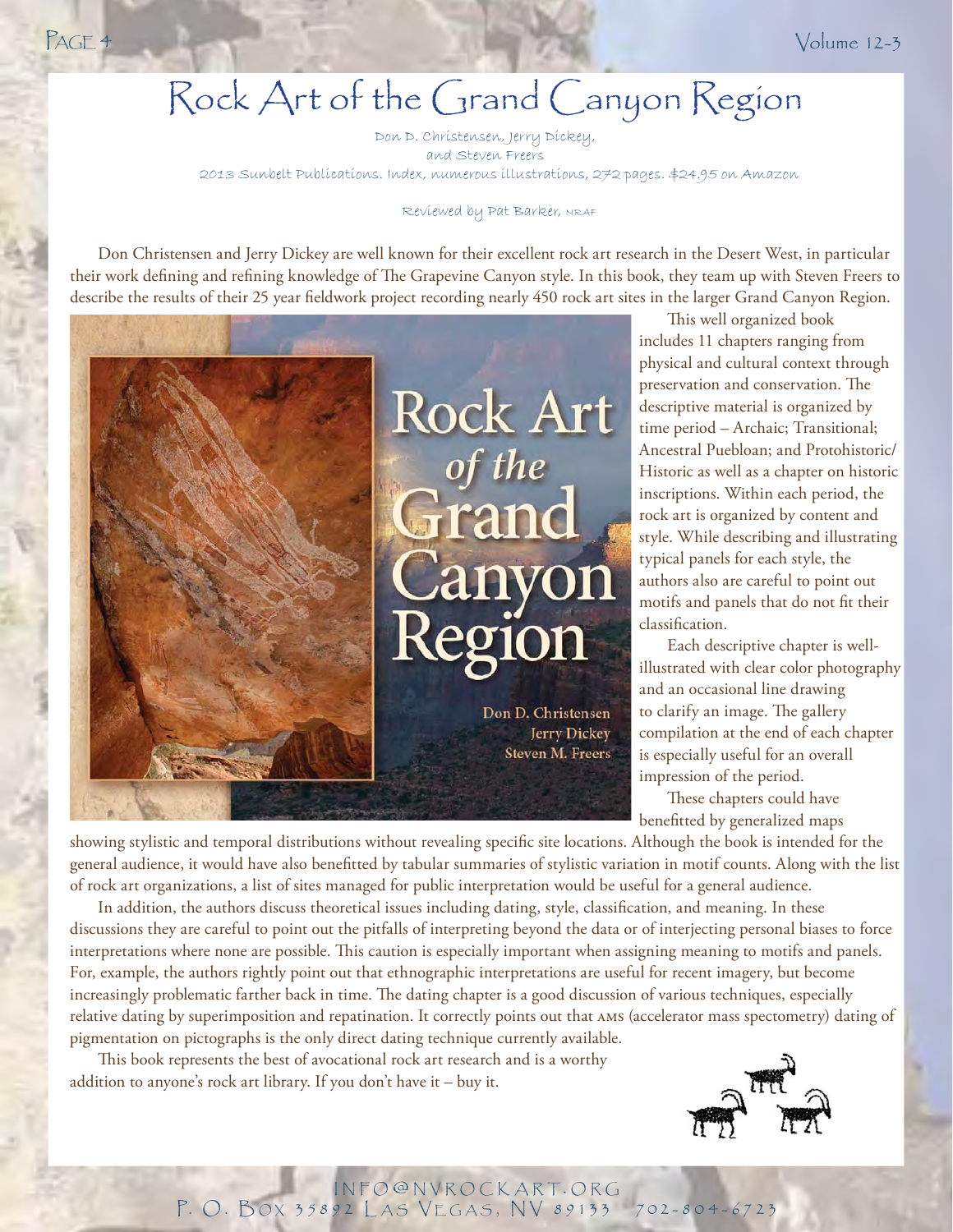$\sqrt{2}$  PAGE 5



## Nevada Rock Art Foundation 2013 Distinguished Lecture

Traces of Fremont: Society and Rock Art in Ancient Utah by Steven R. Simms, Professor of Anthropology Utah State University, Logan

The dramatic imagery of Fremont rock art is presented against new archaeological insights. Professor Simms discusses social complexities among the Fremont, who were heavily invested in farming, and had intensified economies of settled villages, surplus food storage, and shortage. The social consequences included inequality, leadership, collaboration, and conflict.



### Las Vegas, Friday, October 18, 2013 Reno, Sunday, October 20, 2013

6 pm, College of Southern Nevada, 2 pm, National Automobile Museum Theater, 6375 West Charleston Blvd, Bldg K, Room 101 10 South Lake Street

Tickets: \$10 for members of NRAF, National Automobile Museum, and Students. \$12 general admission. Tickets available from the Nevada Rock Art Foundation (www.nvrockart.org) or at the door. Tickets: \$10 for members of NRAF, National Automobile Museum, and Students. \$12 general admission.<br>2013 Distinguished MEVADA

Lecture Sponsors







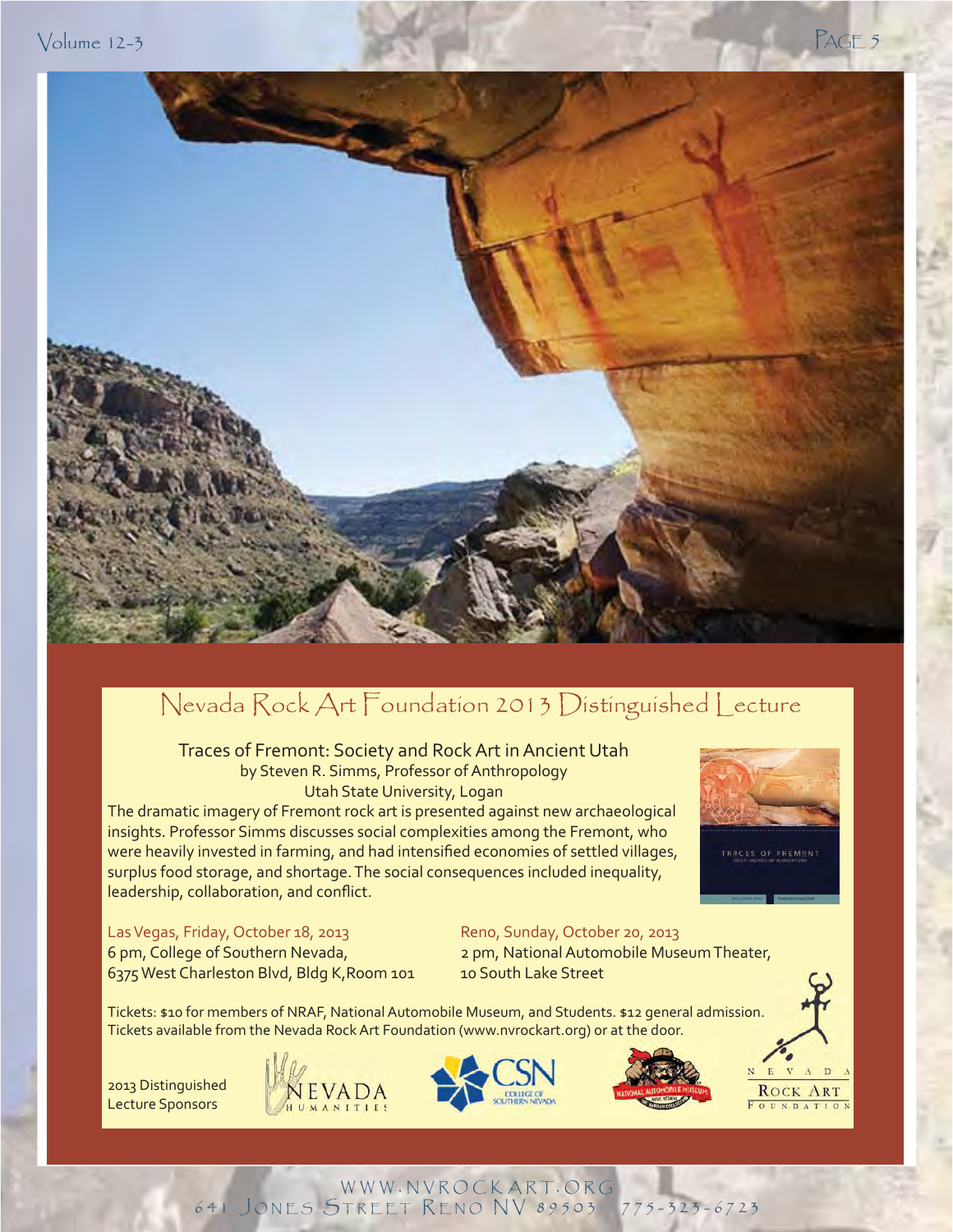# Hawley Lake Petroglyph Site

During mid August, 2013, NRAF volunteers and staff worked in Sierra County, California, recording the Hawley Lake petroglyph site for the Tahoe National Forest. The site is located on the west side of the northern Sierra crest, at approximately 6,500 feet in elevation, on a local exposure of magnetite. During the nineteenth and twentieth centuries, the local area saw mining and mineral exploration related to gold and iron ore deposits. A historic pack mule route runs just above the site, and carefully chiseled initials and dates from perhaps as early as 1864 or 1868 through 1935 were noted on-site. Some of these historic inscriptions appear to have been made using stone masonry tools.

The Hawley Lake petroglyph site is one of the largest rock art sites in the northern Sierra Nevada in terms of quantity of designs. The rock art is densely distributed on eight discrete outcroppings of magnetite that cover an area of some 1,300 square meters. The petroglyphs are often very formal in appearance, deeply pecked, and sometimes large in size. They are difficult to see except under optimal lighting conditions because of the lack of any contrast between the rock art and the dark grey color of the magnetite. The dense distribution of motifs also obscures the rock art's details because of abundant superimpositioning and the general spatial continuity of motifs covering large areas with no break. In places, rock art runs almost the entire lengths and widths of these magnetite outcrops.

The rock art is dominated by abstract motif types such as complex curvilinear meanders, circles, circle chains,

arcs, dots, etc. The site is notable for particularly finely

made portrayals of deer tracks (often arranged in long lines) and numerous stylized "bear paw prints." Unusual variations on stick-figure anthropomorphs were also noted, as well as two bighorn sheep figures. The site is traditionally classed as belonging



Digitally enhanced photograph Image of a seemingly four-armed anthropomorphic figure at Hawley Lake.

to the High-Sierra Abstract Representational style or "Style 7" identified by Louis Payen. This style has been associated with the Martis Complex (ca. 4,000-1,500 BP) and upland areas in the northern Sierra Nevada appears to have been used most intensively beginning around 4,000 years ago.

The density and fine execution of the prehistoric rock art make work at the site well worth the hair-raising road into the area. Located on Forest Service land surrounded by private land, access is severely restricted. NRAF acknowledges the generosity and cooperation of the landowner and the support of the Tahoe National Forest.

Volunteers for this project were Anne Higgins, Janice Hoke, Jeff Thelen and Diane Thelen.

|                                                          |                                                                                                                                                                                                                                                                                          | THE NEVADA ROCK ART FOUNDATION                                                                  |                                                                                       |                                                           |
|----------------------------------------------------------|------------------------------------------------------------------------------------------------------------------------------------------------------------------------------------------------------------------------------------------------------------------------------------------|-------------------------------------------------------------------------------------------------|---------------------------------------------------------------------------------------|-----------------------------------------------------------|
| Membership                                               |                                                                                                                                                                                                                                                                                          | $\square$ Spiral (individual) \$25 $\square$ Bighorn Sheep (family) \$50 $\square$ Atlatl \$100 |                                                                                       |                                                           |
| and                                                      |                                                                                                                                                                                                                                                                                          |                                                                                                 | $\Box$ Archer \$250-\$500 $\Box$ Weaver \$501-\$1,000 $\Box$ Sunburst \$1,001-\$4,999 |                                                           |
| Donation Levels                                          | □ Alanah Woody Dot Circle \$5,000+                                                                                                                                                                                                                                                       |                                                                                                 |                                                                                       |                                                           |
|                                                          |                                                                                                                                                                                                                                                                                          |                                                                                                 |                                                                                       |                                                           |
|                                                          | Address Andreas Address Address Address Address Address Address Address Address Address Address Address Address Address Address Address Address Address Address Address Address Address Address Address Address Address Addres                                                           |                                                                                                 |                                                                                       | VADA                                                      |
|                                                          |                                                                                                                                                                                                                                                                                          |                                                                                                 |                                                                                       | ROCK ART                                                  |
|                                                          |                                                                                                                                                                                                                                                                                          |                                                                                                 |                                                                                       | FOUNDATION                                                |
| events.                                                  | *By giving us your e-mail address you agree to receive important updates and news about the Foundation via our Newsflash service. Your<br>e-mail address will not be shared with any other parties and will only be used to provide you with information about the Foundation's upcoming |                                                                                                 |                                                                                       |                                                           |
| I wish to renew by: $\Box$ CHECK                         |                                                                                                                                                                                                                                                                                          | $\square$ MC $\square$ VISA (sorry, no AMEX)                                                    |                                                                                       |                                                           |
|                                                          |                                                                                                                                                                                                                                                                                          |                                                                                                 |                                                                                       |                                                           |
|                                                          |                                                                                                                                                                                                                                                                                          | THE NEVADA ROCK ART FOUNDATION is a $501(c)(3)$ non-profit organization                         |                                                                                       |                                                           |
| 641 JONES STREET, RENO, NEVADA 89503<br>775 323-6723 TEL |                                                                                                                                                                                                                                                                                          |                                                                                                 |                                                                                       | PO Box 35892, LAS VEGAS, NEVADA 89133<br>702 804-6723 TEL |
|                                                          |                                                                                                                                                                                                                                                                                          | INFO@NVROCKART.ORG                                                                              |                                                                                       |                                                           |

P. O. BOX 35892 LAS VEGAS, NV 89133 -702-804-6723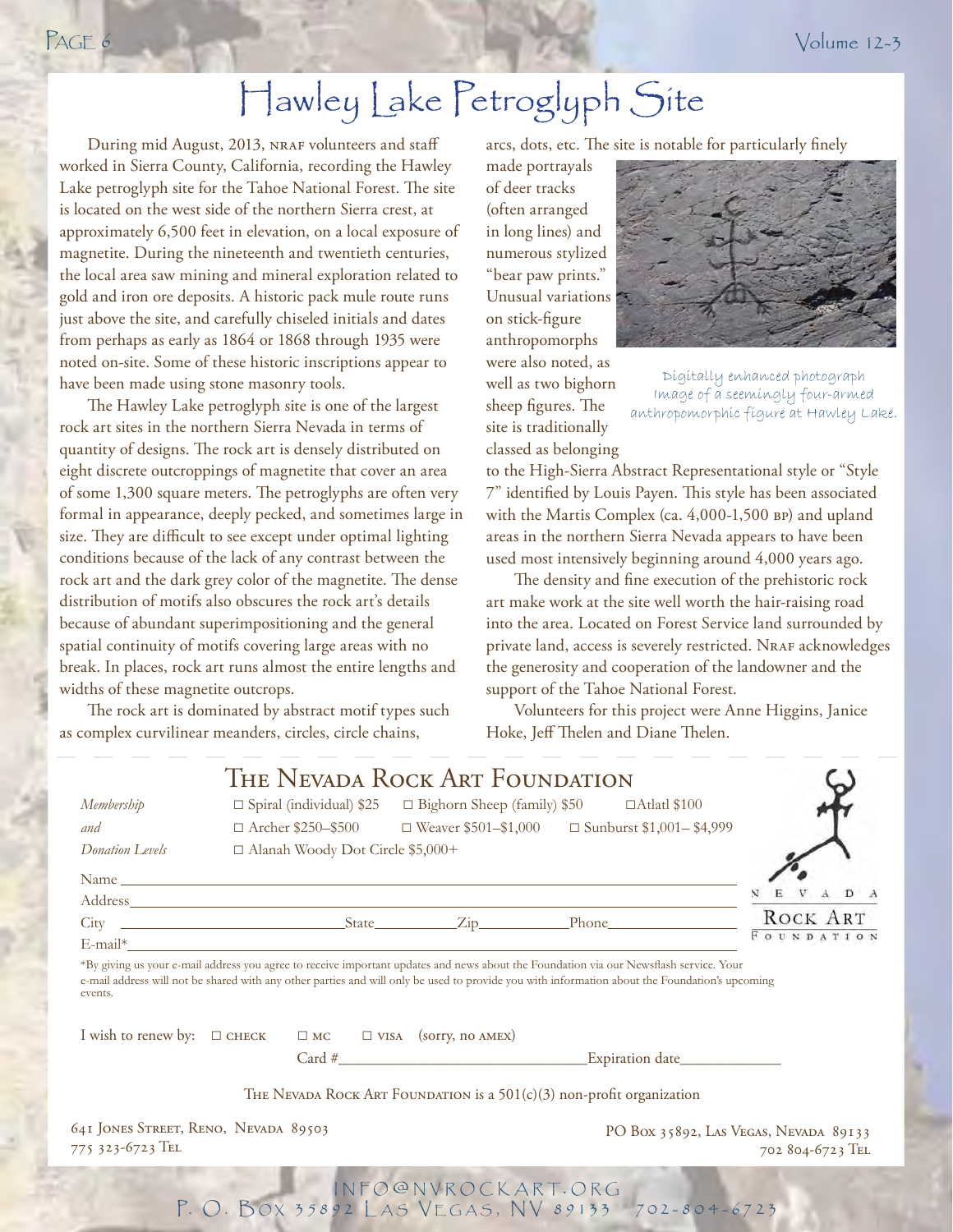# Preliminary Report on LCAI Round 1 Project

Angus, R. Quinlan, Nevada Rock Art Foundation

Prior to the 1960s, rock art sites in Lincoln County were not surveyed or recorded systematically. Sites were identified on a generally informal basis and little more than the fact of rock art was noted. In the late 1960s and early 1970s, separate surveys by the Desert Research Institute and Robert Heizer located several important rock art areas in the region, leading to the identification of the Pahranagat anthropomorph style, an important regional style. These early surveys did not intensively document the attributes of rock art sites identified. This work was not significantly added to until the 1990s when amateur archaeologists and private research into Lincoln County rock art, in particular by Alvin McLane, William White, and Grace Burkholder, helped to greatly increase the number of identified sites and better describe the Pahranagat style.

Round 1 project was to fill this need by intensively recording More recently, work by David Lee, Far Western, and nraf has contributed to better knowledge of rock art in Badger Valley, Pahranagat Valley, and Mount Irish. But, a regional overview was still lacking and many sites remained poorly documented and located; the purpose of NRAF's LCAI identified rock art sites on public lands managed by the BLM.

From 2009-2011, NRAF surveyed rock art at 128 sites in the county. This work involved revisiting and updating site records for previously identified sites, paying particular attention to stylistic attributes and associated archaeological contexts. All sites were recorded to a baseline level sufficient to allow site condition and management needs to be assessed, as well producing data for research purposes.

The 128 project sites range in size from isolated petroglyph boulders, containing a few design elements, to extensive locations comprising hundreds of petroglyphs. Quality of execution ranges from informally made designs, where the act of making seems more important than the finished product, to carefully executed, complex formal designs. Although rock art is generally widespread in Lincoln County, some clustering of major concentrations of rock art is discernible in the areas of Badger Valley, Mount Irish, White River Narrows, and Upper Kane Springs Wash. Often, these major concentrations are characterized by a small number of major sites (in terms of quantity of rock art) surrounded by smaller satellite sites, such as at Mount Irish and the Shooting Gallery area (Badger Valley).

Project sites are mostly located in or at the margins of

the settled landscape, evidenced by associated archaeological features and general environmental contexts. Ground stone tools are the most common artifact type noted at project sites, a pattern observed with growing regularity elsewhere in the Great Basin.

Temporally diagnostic artifact types were generally not found strongly associated with particular styles of rock art, with the exception of Fremont ceramics that, when observed, tend to occur at sites with Fremont anthropomorph types.

Three rock art "styles" are discernible in the motif data recorded at our project sites; Fremont and Pahranagat anthropomorph styles, and Basin and Range tradition. The majority of rock art sites recorded share with the rest of the Great Basin an emphasis on abstract design types and schematism. Basin and Range tradition abstract motifs are by far the most abundant in the rock art assemblages recorded and exhibit little spatial variability in terms of their formal attributes. This abstract tradition is present at all sites and accompanies the distinctive anthropomorph styles the county's rock art is known for.

Circular abstract forms make up 25% of the project sites' motif assemblages, closely followed by simple linear variants (23%); rectilinear abstract design types are slightly less common (14%). Stick-figure variants of Basin and Range tradition make up 3% of the project motif assemblages and distinctive anthropomorph styles (Fremont and Pahranagat styles) are about as frequent (ca. 3%) when data gathered by Far Western (Gilreath et al. 2011) from Pahranagat National Wildlife Refuge are added.

Although comparative data to make reliable quantitative regional observations is lacking, Heizer and Baumhoff 's (1962) observation that bighorn sheep motifs are most frequent and prominent at southeastern Nevada rock art sites appears accurate. Approximately 65% of sites have bighorn sheep motifs and these account for 11.5% of all motifs in the region. Almost half of all bighorn sheep motifs in our sample were identified from sites in the Mount Irish and Shooting Gallery areas, illustrating patterning in their frequency of occurrence.

At both these areas, a single site has large numbers of bighorn sheep motifs; at Shooting Gallery one site contains 59% of that area's bighorn sheep motifs and at Mount Irish a single site accounts for 45% of all bighorn sheep designs in the area. Bighorn sheep designs are much less common at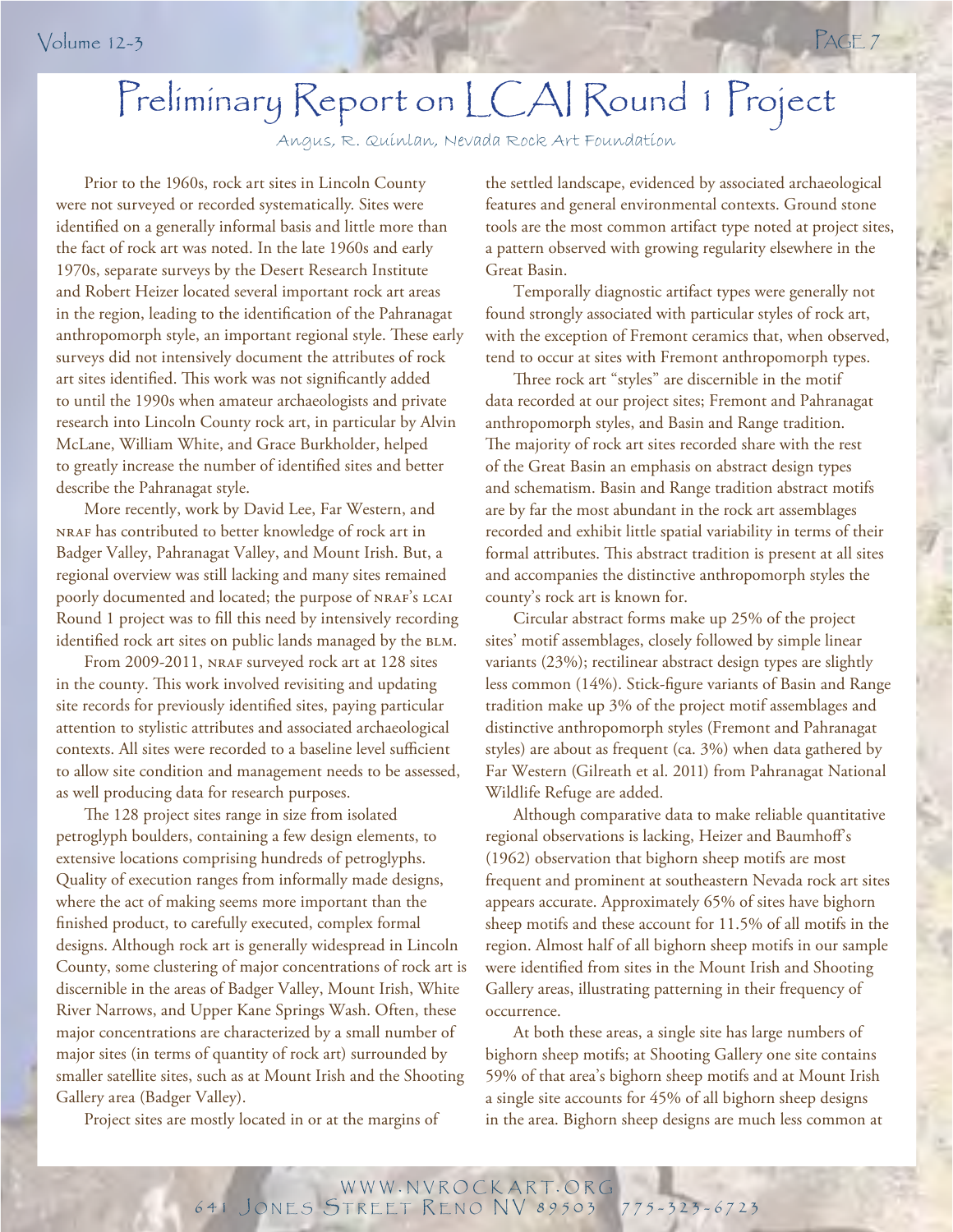## *Preliminary Report on LCAI Round 1 Project (continued)*

sites with Fremont anthropomorphs and are variably present at Pahranagat style sites. Bighorn sheep forms range from lifesize (or larger) portrayals to the miniature. They very rarely form compositions that could be described as illustrating hunting expeditions. More common is the small number of sites that illustrate the repeated theme of sheep being chased by coyotes.

Basin and Range "tradition" rock art comprises rectilinear and curvilinear abstract designs, stick-figure anthropomorphs, and stylistically undifferentiated zoomorphs. It is a general rubric for rock art motif types whose formal attributes are very similar and are widespread in the Great Basin region. Quantitative analysis is necessary to determine whether variation in assemblage composition can be identified and related to spatio-temporal units. As more work is done analyzing formal variability in various zoomorph motif types and quantifying abstract design types, it may be possible to refine understandings of the stylistic properties of Basin and Range tradition rock art in Lincoln County and identify distinct regional signatures in its distribution. This tradition of rock art always accompanies other rock art styles in the region and its production is not period-specific.

Pahranagat style anthropomorphs are well represented in our sample sites. This style was first identified at sites in the Pahranagat Valley area by Heizer and Hester (1974) and its stylistic characteristics developed by the work of Steve Stoney and William White. It comprises two anthropomorph types that co-occur at the type site (Black Canyon) and at other sites in its distribution zone. One type is a rectangular bodied form that usually is internally decorated with grids, dots, lines and rows of dots, or geometric motifs, and often terminated by short vertical lines on the bottom line of the rectangle. It often lacks a head but has stick-figure legs and short arms that may hold an object, usually an atlatl-like design. At its most schematic this form lacks a head, arms, and legs, becoming "an internally decorated rectangle....difficult to identify on formal criteria alone." This form is usually referred to as a Pahranagat pattern bodied anthropomorph (pba) (White 2005). The second form has a solid-pecked ovoid or rectangular body, large eyes made by using negative space, and a short line extending from the top of its head. Its arms are generally shown downturned or outstretched with long fingers.

Despite the attention this style has received it is, in fact, a relatively rare and narrowly distributed anthropomorph type. This style has been identified at approximately 27 sites

ranging from Black Canyon in Pahranagat Valley to White River Narrows in the north; its easternmost distribution appears to be a single pba at a site in Kane Springs Valley.

This style only occurs in large numbers in the vicinity of Black Canyon and Delamar Flat. At Black Canyon, Gilreath (et al. 2011) reported 103 Pahranagat style anthropomorphs at 5 sites; 59 examples are known at Delamar Flat (Quinlan et al. 2013). The next biggest concentrations of this style are 13 at from a site in the Shooting Gallery area, 13 at a site in Six Mile Flat, and 25 at Shaman Hill in the Mount Irish area. The PBA variant is the most common expression of the Pahranagat style; for example, at Shaman Hill only 6 examples of the solid-bodied type are present and only 17 at the Black Canyon sites recorded by Far Western (Gilreath et al. 2011).

This style is traditionally assigned a Middle Archaic to early Late Archaic age range based on the PBAs that appear to be holding atlatls (White and Orndorff 1999). Inventory of the archaeology of the type site's area (Black Canyon) fitted this general range, but indicated that use of the area was most intensive in the Late Archaic (Gilreath et al. 2011). Similarly, archaeological survey of the Mount Irish area, where this style also occurs, by Utah State indicated a general period of use from the Middle to Late Archaic, with settlement most intensive during the Late Archaic (Fawcett et al. 1993).

The style of Fremont anthropomorphs in eastern Nevada is strongly associated with Sevier Fremont types. This form comprises triangular or trapezoidal torsos, triangular or rectangular heads, often executed in outline forms when pecked and as in-filled solid bodies when painted. At their most schematic they have "bucket"-shaped heads and no limbs. They frequently have bodily adornment, such as earrings or "horns."

This style of anthropomorph is associated with the Fremont culture based on formal similarities with clay figurines that belong to that culture's material culture repertoire. Also, when this Fremont anthropomorph type is found in association with dateable archaeological materials, these materials tend to be Fremont in age.

During our survey we found Fremont style anthropomorphs to be concentrated in distribution to Meadow Valley Wash (Condor Canyon), Rainbow Canyon, and Upper Kane Springs Wash. Possible Fremont style anthropomorphs were identified in association with Pahranagat style types at the Shooting Gallery area and at Mount Irish though the cultural affiliation of the latter style

INFO @ NVROCKART. ORG P. O. BOX 35892 LAS VEGAS, NV 89133 702-804-6723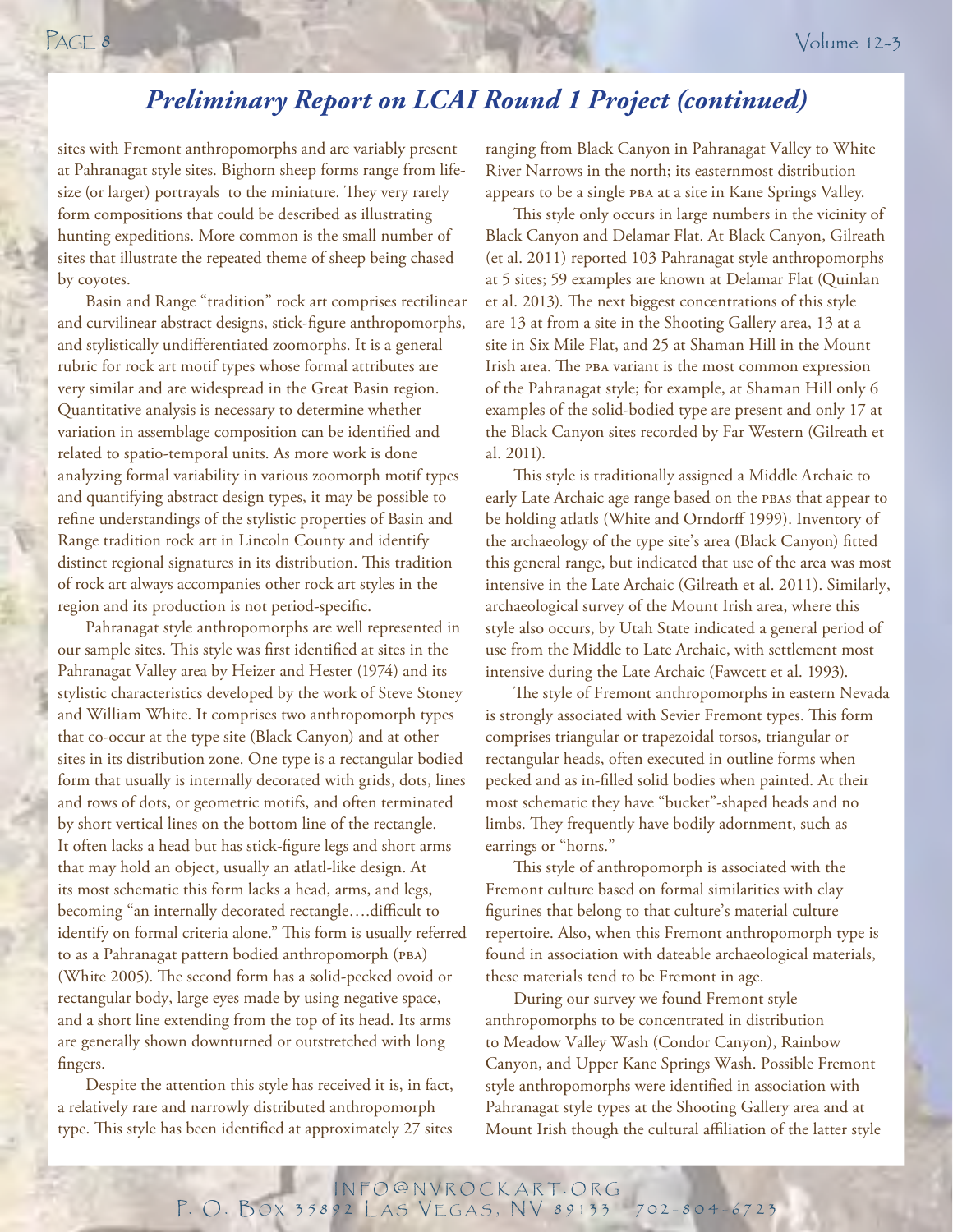## *Preliminary Report on LCAI Round 1 Project (continued)*

remains unresolved. That is, Fremont rock art is concentrated in Fremont settlement areas in southeastern Nevada.

Rock art is often assumed to potentially be an indicator of cultural identity, so it is tempting to associate the archaeological signatures associated with the region's Archaic hunter-foragers, semi-horticulturalists, and Numic hunterforagers with distinctive anthropomorph styles. But, as a manifestation of symbolic and social practices, rock art may be more reflective of localized expressions of regionally widespread social processes.

 $\mathbf{e}_{\mathbf{S}}$ The general emergence of elaborate non-stick-figure anthropomorph types in rock art is typically associated with Ancestral Puebloan and Fremont cultural adaptations in the southwest and eastern Basin, though is also famously evidenced at the Coso Range of eastern California. Both Fremont and Pahranagat styles are reflective of this general regional development in rock art of making idealized and ideological representations of the human form. We can only speculate on the role that Pahranagat and Fremont style idealized visions of the body may have played in the daily presentation of self and the negotiation of identity. These styles may reflect changes in the social and ritual practices that accompanied changes in economic adaptations and land-use patterns. Social legitimation is often achieved by establishing a link to the past by making manifest in the present the actions of past cultural agents and institutions. Using enduring symbolic marks in the landscape is potentially one powerful way for present social agents to create precedents for the veracity and authority of their social performances and roles.

Although rock art is abundant in Lincoln County, it is only found at certain places in the settled landscape. Rock art is found only at certain habitation sites that contain milling stations, for example, or only at certain hunting locales. This begs the question of why the locales of these milling stations or these hunting locales were marked by rock art; why certain aspects of daily life were performed against a backdrop of cultural symbolism.

Identifying spatial variability in rock art styles, themes, and archaeological contexts may allow the structure of culturally significant landscapes recognized by prehistoric populations to be described. Current explanatory approaches such as hunting-magic and shamanism can be generalized to testable propositions concerning rock art's distribution in the landscape and patterning in its associated archaeological contexts. Exploring whether styles and motif

assemblage composition can be related to specific landscape, environmental, and archaeological contexts refocuses attention to why rock art is distributed the way it is in the landscape. Ultimately, all archaeology attempts to explain why the residues of past economic and social behaviors occur in the places they do. Rock art is no different, but its study offers the chance to reconstruct how prehistoric populations categorized their environments as social landscapes in addition to the economic land-use classifications that much archaeology concentrates on.

Acknowledgements—This project was made possible by funding from the Lincoln County Archaeological Initiative Project.

### **References Cited**

- Fawcett, W. J., T. J. Smith, G. A. Zanelli, & C. Snow, 1993, Anthropological Studies of the Pahranagat Paiutes and Other Inhabitants of the Slopes of Mount Irish, Lincoln County, Nevada. *Contribution to Anthropology No. 3*. Utah State University, Logan.
- Gilreath, A. J., G. Bengston, & B. Patterson, 2011, *Ethnographic and Archaeological Inventory and Evaluation of Black Canyon, Lincoln County, Nevada.* Report prepared for the US Fish and Wildlife Service, Portland, Oregon. Far Western Anthropological Research Group, Davis, California.
- Heizer, R.F. & M.A. Baumhoff, 1962, *Prehistoric Rock Art of Nevada and Eastern California*. University of California Press, Berkeley.
- Heizer, R. F. & T. R. Hester, 1974, Two petroglyph sites in Lincoln County, Nevada. *Contributions of the University of California Archaeological Research Facility* 20 (1):1-52. Berkeley.
- Quinlan, A.R., D. L. Garey-Sage, & J. P. Barker, 2013, *Archaeological Inventory and Evaluation of Site 26LN3681, Delamar Flat, Lincoln County, Nevada*. Report prepared for the BLM Caliente Field Office. Nevada Rock Art Foundation, Reno.
- White, W. G., 2005, Anthropomorphic Petroglyphs of the Pahranagat Region, Paper presented at the 70th Annual Meeting of the Society for American Archaeology, Salt Lake City, Utah.
- White, W. G. & R. L. Orndorff, 1999, *A Cultural Resource and Geological Study Pertaining to Four Selected Petroglyph/ Pictograph Sits on Nellis Air Force Range and Adjacent Overfl ight Lands, Lincoln and Nye Counties, Nevada.* Prepared for the US Air Force, Nellis AFB, Nevada. The Harry Reid Center for Environmental Studies, University of Nevada, Las Vegas.